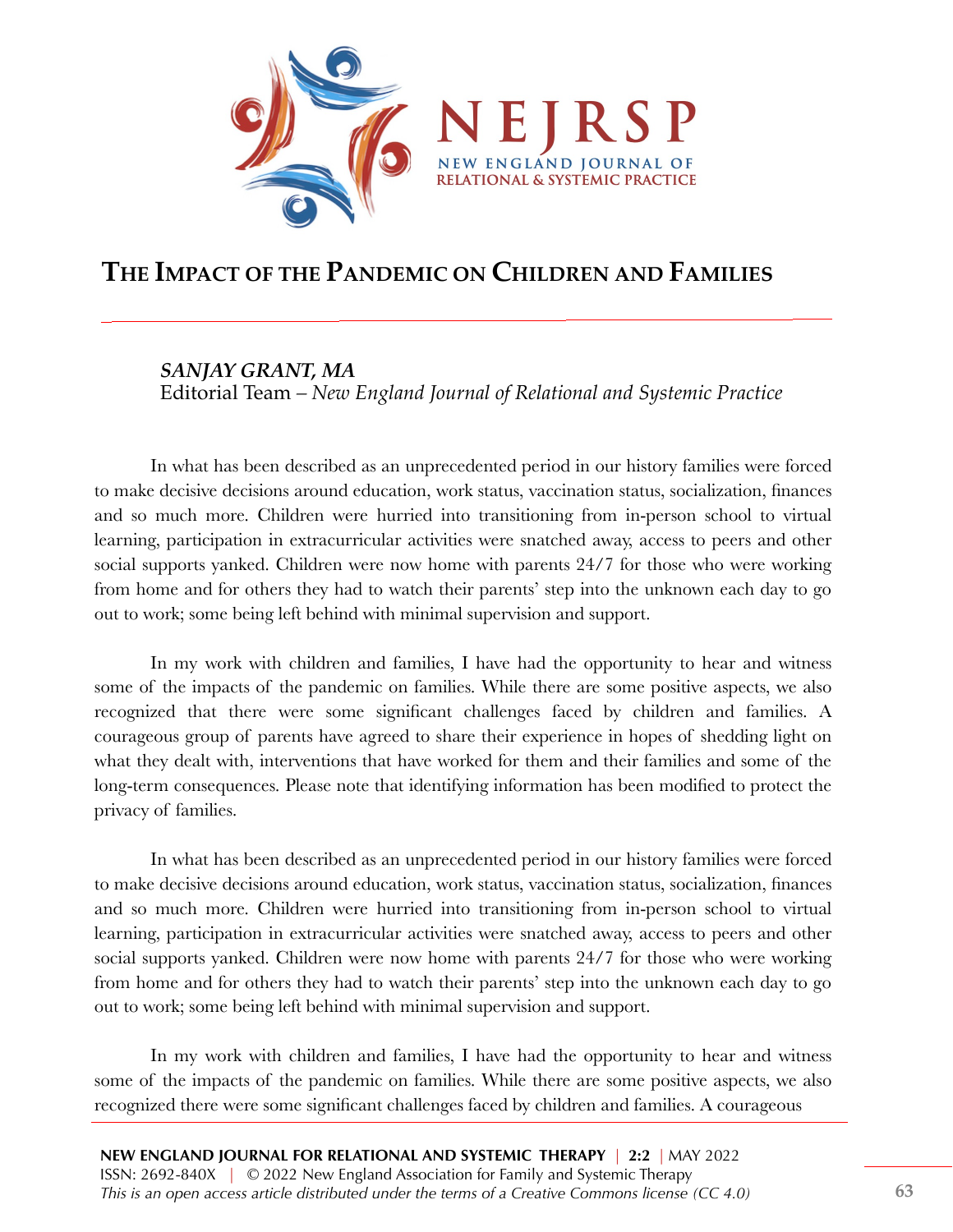group of parents have agreed to share their experience in hopes of shedding light on what they dealt with, interventions that have worked for them and their families and some of the long-term consequences. Please note that identifying information has been modified to protect the privacy of families.

## **Story of Grace:**

Grace works full time in social service and was required to work outside of the home. Dad works as a teacher and was working from home throughout the pandemic. With 3 teenagers, ages 17, 14, 14; the family had quite some adjustments to make.

**Sanjay:** What was your child's level of socialization/participation in extracurricular activities prior to the pandemic and how did they respond to the changes during the pandemic?

Grace: Our 17-year-old was very active in school, as a member of the high school football team. As a result of the pandemic, he stopped playing as contact sports were discontinued when he returned. Our 14-year-old son did not play sports when COVID began but did start playing town football this past fall and I feel became much more engaged in the activity due to the lack of contact throughout the end of the previous year.

**Sanjay:** How did the pandemic impact your child's academic performance?

**Grace:** My 17-year-old did not struggle with the changes made in academic life after COVID hit. He adjusted well to home schooling and chose to finish last year as a remote student. He returned to school this fall as a senior and found it a little harder to not have some of the freedom that came with remote learning. He enjoyed some of the self-direction that remote assignments allowed. His grades stayed on target and improved throughout the last two years.

Our 14-year-old son with special needs (behavioral) did not fair well remotely. He often would fall asleep and not participate in the expectations of class online. As a result of his needs and inability to remain on task, he returned to in person learning quickly when children with his needs were able to do so. This kept him on task and up to date on expectations in learning.

Our 14-year-old daughter previously A-B student absolutely tanked in her attendance, performance, and grades. She did minimal work, used the internet in distracting and sometimes unhealthy ways, and did not get assignments completed. She had a hard time recovering and adjusting to high school during the first two semesters this fall. She has since regained her performance, but motivation continues to be a little bit of a struggle.

The child most impacted by COVID in our home was our 14-year-old daughter. She shifted from the happy go lucky social child into a child who had a great deal of anxiety in social situations and depression. It took a great deal of work to get her back on track, and only with the consistency of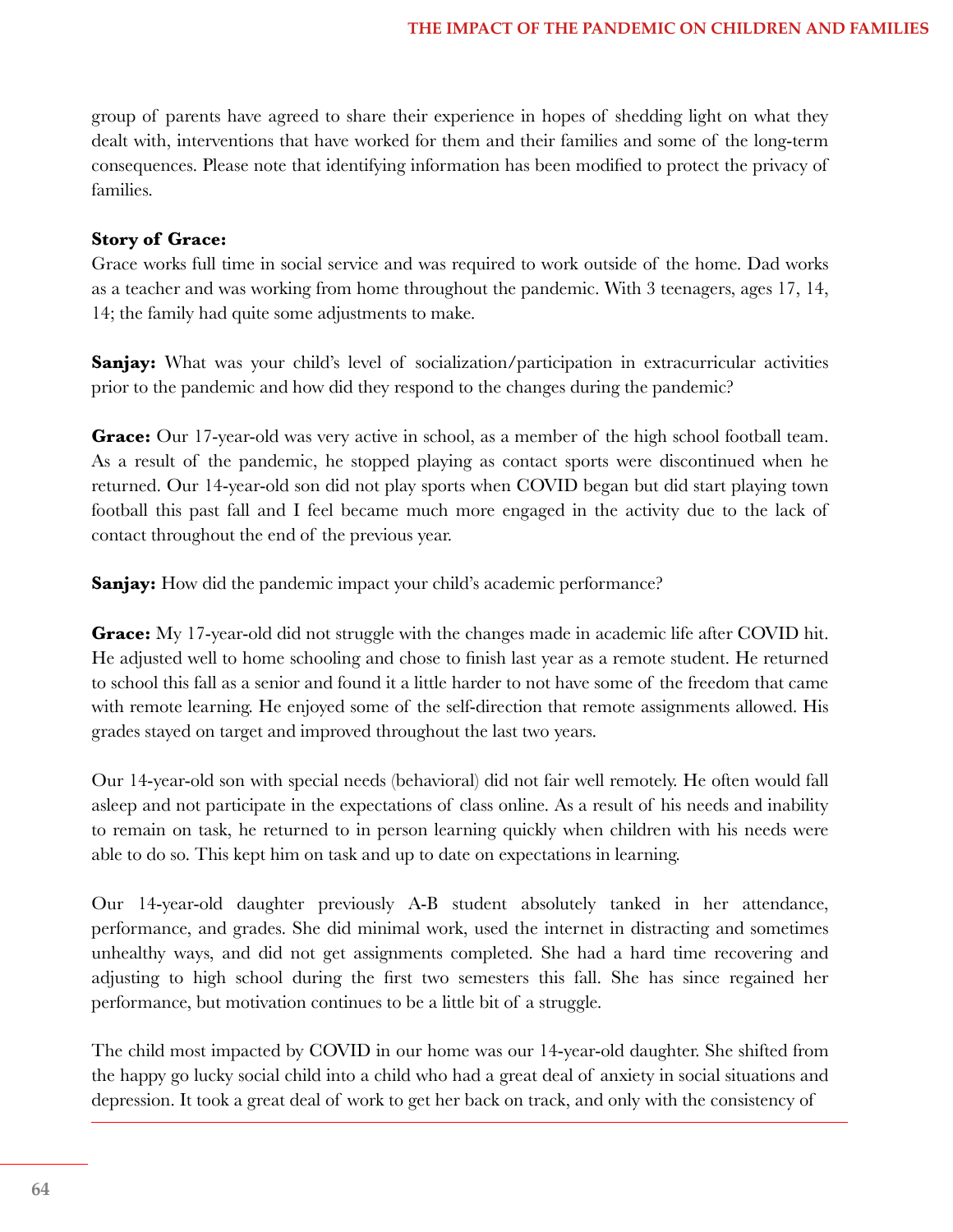school and expectation of attendance, was this able to happen. It took 2 terms to get her mental health as well as her academic performance back on track. She has been able to become more social and participate in activities that were limited during COVID.

Our 17-year-old remained unaffected and the 14 year old male was able to maintain schooling for most of the time so the disruption to his mental health was minimal.

**Sanjay:** Were there any noticeable changes to your child's/children's mental health during the pandemic and how did you respond (did you seek treatment for your child)?

**Grace:** The main change was for our daughter, and we did not seek treatment. We monitored her closely and offered as many social activities as possible that we could per guidelines. Fortunately, she was able to express herself and work through feelings and emotions during this period without additional help.

**Sanjay:** How did the family as a whole deal with the demands of parenting during the pandemic?

**Grace:** My husband was impacted the most as a remote teacher. He had to teach his class while trying to monitor our kid's performance and emotions. I was considered an essential worker as a clinician, so I worked out of the home during the entirety of the pandemic. As parents we tried to get out of the home and have as much fun as we could while maintain safety. We got together with friends within my work and family bubble and did this often, adding activities that were engaging and felt less restrictive.

**Sanjay:** What would you identify as some of the pros and cons of the pandemic on your family?

Grace: Pros were that it forced us to rely on one another exclusively. It also made the children more aware of how to function as a responsible member of the community and how to protect those more vulnerable. It slowed our lives down in a way that enhanced some of our connection to one another and allowed us to become closer to the people that matter in our lives.

The main cons were the lack of the routine that was established in the schools that the kids attended. Without this I feel that additional fear was added to an already unknown level of uncertainty during the pandemic. We as parents were no longer the knowing people that the kids could rely on for answers since us, like the rest of the world had no idea what was coming next.

# **Story of Kerry:**

Kerry works full-time outside the home throughout the pandemic. Kerry found herself in an untimely situation where she was not only navigating work stressors, pandemic life, parenting a teenager with serious mental health needs, but was now also navigating the breakdown of her marriage.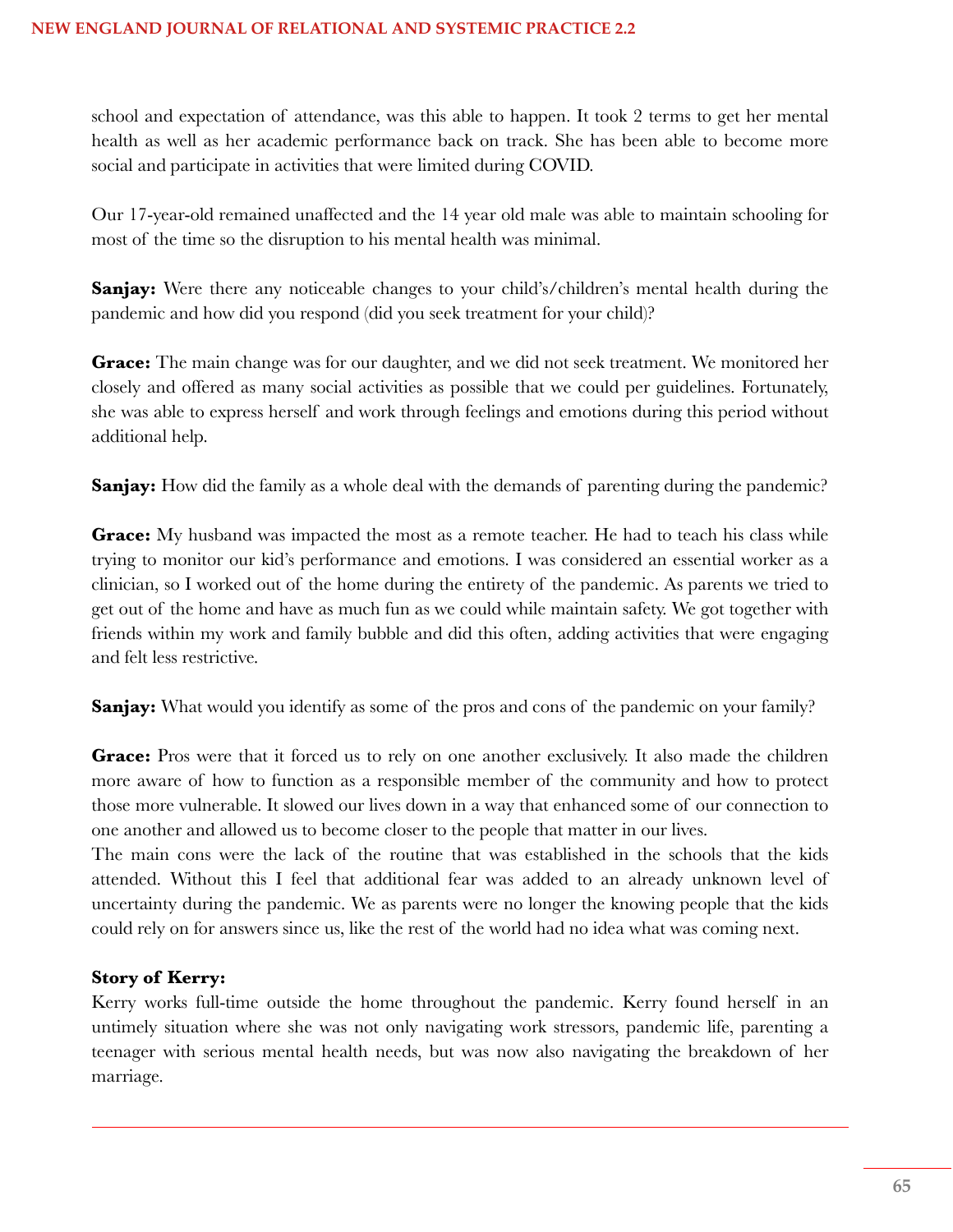**Sanjay:** Could you tell us about your daughter and how she was functioning prior to the pandemic?

**Kerry:** My daughter was 13 years old at the start of the pandemic, now 15 years old. Her mental health was generally stable. She did have mild anxiety symptoms with some nightmares and flashbacks related to past trauma but manageable. Never took any psychotropic medications and did not receive counseling services. She was in dance classes 6 days a week and was very social in school and in the community.

**Sanjay:** Were there any noticeable changes to your child's mental health during the pandemic and how did you respond? (Did you seek treatment for your child?)

**Kerry:** Her levels of stress increased during the pandemic with the lack of socialization. She begged to go out and be with her friends. She began sneaking out of the house in the middle of the night to hang out with friends and started using drugs. She began watching more online videos that negatively impacted her health and included videos on how dancers utilized Bulimia/Anorexia to control their weight thus beginning an eating disorder in her.

Once the pandemic began, her mental health rapidly declined. She had to begin counseling and be placed on psychotropic medications. She began using drugs, sneaking out the house, having sex, starting cutting, became increasingly depressed, had frequent panic attacks, attempted suicide numerous times, chronic passive suicidal ideation, was hospitalized 4 times per suicidal ideation, began to have psychotic symptoms when overly stressed. Previously had no diagnosis, now diagnosed with PTSD with psychotic features and Anorexia.

**Sanjay:** How did the family as a whole deal with the demands of parenting during the pandemic?

**Kerry:** As a parent, I did the best I could. My child was a teenager, so I did not have to worry about childcare. I ultimately became separated from my husband, not solely due to the pandemic and parenting, however, it was a factor.

**Sanjay:** What would you identify as some of the pros and cons of the pandemic?

**Kerry:** The only benefit I could say was that her grades improved during the pandemic as she had more time to focus on academics.

With the rapid decline in my daughter's mental health, she will most likely never be the same and I know it was the pandemic that triggered it all. She had consistently been busy with dance and being able to socialize with peers were her main coping skills. The swift cut off of all activities and social outlets allowed for underlying mental health symptoms to surface. Now that we are back to less restrictions her mental health has gotten better but is not back to pre-pandemic stability. We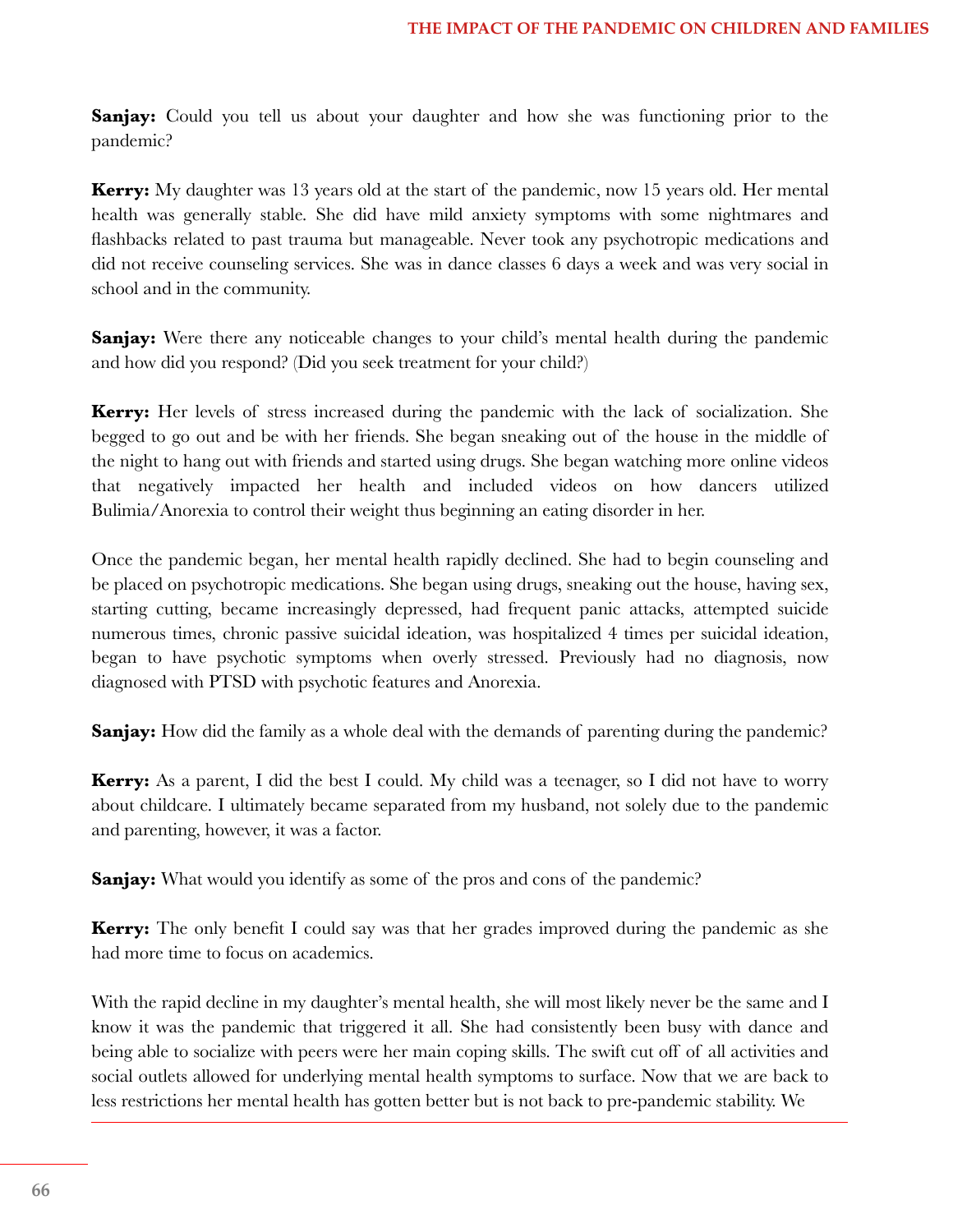are now dealing with the aftermath of all of this.

### **Story of Kimberly:**

Kimberly and her husband are full time working parents of 2 children ages 11 and 13. Both parents are considered essential workers and therefore were required to work in-person throughout the pandemic. The family does have some support from other family members generally, but with the risk of infection that layer of support became limited.

**Sanjay:** What was your child's level of socialization/participation in extracurricular activities prior to the pandemic and how did they respond to the changes during the pandemic?

**Kimberly:** Both our children were very active in sports prior to the pandemic and had a very active social life. As the months progressed our 12-year-old was growing increasingly anxious to the point of panic attacks. Pre-pandemic they had mild anxiety symptoms which were manageable. We made the decision to have them in therapy for panic attacks and generalized anxiety and social issues that increased during the height of the pandemic. They responded well to therapy and have been doing much better since; however, they continue to wear a mask to school even though these restrictions have been lifted.

**Sanjay:** How did the family as a whole deal with the demands of parenting during the pandemic?

**Kimberly:** We managed! The first 6 months were the hardest. Even though my children were older they were never left alone prior to the pandemic. We had no childcare for the spring of 2020 and for the summer of 2020. When school resumed, we often were doing schoolwork with our kids until 9 pm because they struggled to complete work assignments outside of the classroom. We found that our 14-year-old was struggling with school in 2020-2021. Excelled while in class (2 days a week) regressed while out of class 3 days a week.

**Sanjay:** What would you identify as some of the pros and cons of the pandemic as it relates to your family?

**Kimberly:** The pros are my kids, especially my youngest is independent. They have learned to cook and enjoy this. The cons are our children were left alone, a lot. Too much. Our 11-year-old had increased anxiety and panic attacks. They feared that their parents would get COVID 19 and die. This anxiety was generalized to many other things.

As parents we often worked 40+ hours, then came home to do hours of schoolwork. For the most part, our lives have returned to normal. Our oldest is back to excelling at school and our youngest now has skills to manage their anxiety.